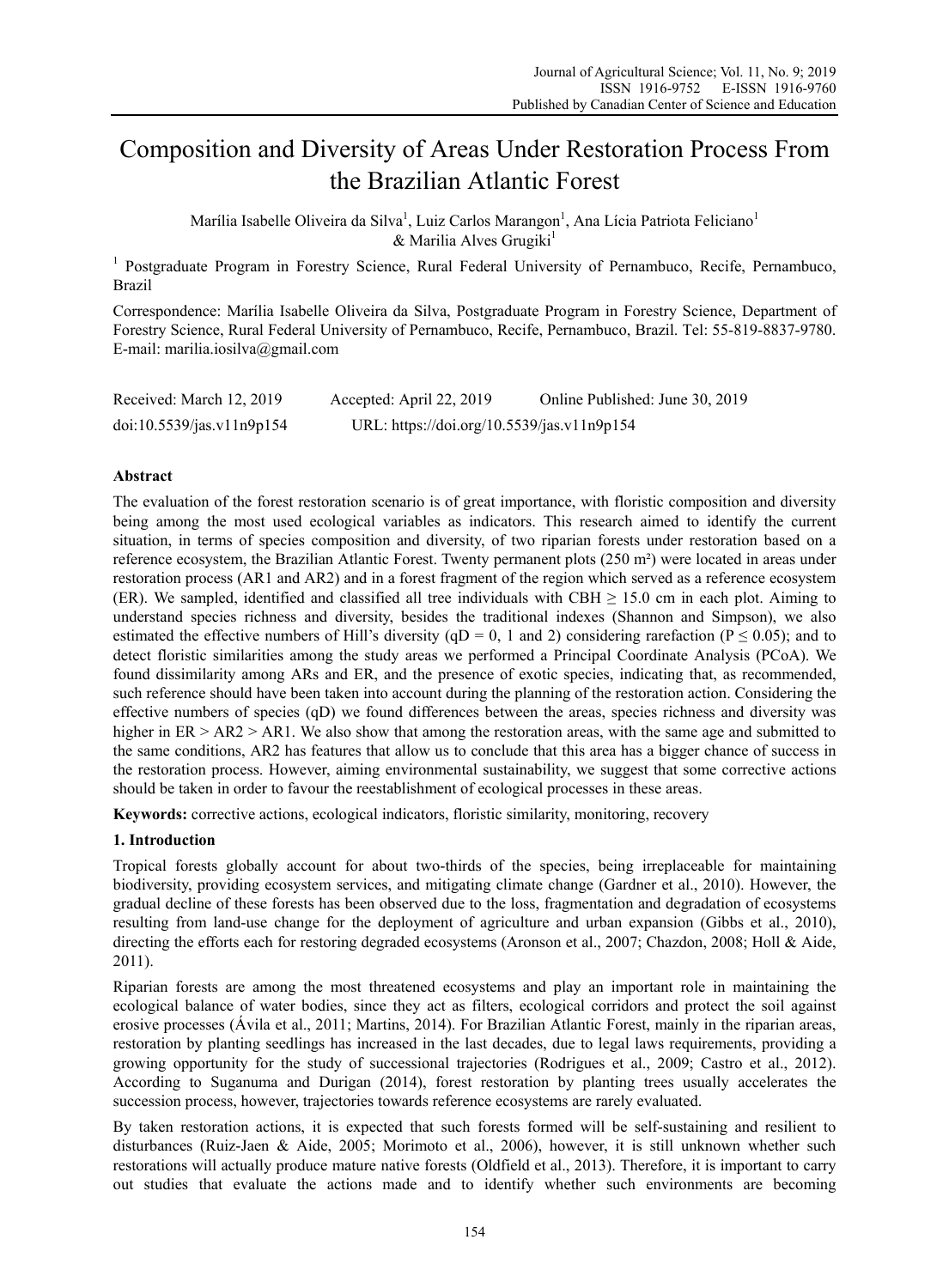self-sustaining or whether they need corrective actions to support this process (Benayas et al., 2009; Dey & Schweitzer, 2014). In the evaluation of restoration, besides using ecological indicators, the Society for Ecological Restoration (2004) recommends the use of a reference ecosystem as a starting point for evaluation. According to Brancalion et al. (2015), reference ecosystems represent the desired state of the restoration object, considered as the final goal to be achieved.

The floristic composition and diversity are among the most used ecological variables as indicators of the restoration process (Gatica-Saavedra et al., 2017). For decades, studies on diversity in tree species communities were based only on the absolute number of species and the values of indexes with statistical properties were not very accurate (Chao & Jost, 2012; Chao et al., 2014; Hsieh et al., 2016), which reduced and underestimated the real shape of plant diversity—due to traditional biased methodologies (Colwell et al., 2012). Recently, reformulations have been proposed in the indices and allow for a better understanding of species diversity, giving less importance to rare species (Chao et al., 2014; Gotelli & Chao, 2013). Although, these indexes were not yet explored in studies focused on restoration areas, they are considered promising for bringing a real idea of the diversity on the environments.

Considering that the evaluation the forest restoration actions is of great importance, the goal of this study was to identify the current situation, in terms of species composition and diversity, of two riparian forests under restoration based on a reference ecosystem, at the Brazilian Atlantic Forest. To do so, we evaluated the floristic composition, taxonomic diversity and floristic similarities among restoration areas and the reference ecosystem. We sought to answer the following questions: (i) Are the vegetation of the areas under restoration part of the natural ecosystem of the region? ii) Do the attributes of diversity and composition indicate the progress of the restoration process in areas with eight years post-planting? With this study we hope to provide important information to encourage workers and researchers to evaluate and disseminate results about forest restoration actions, mainly regarding their ecological benefits.

## **2. Method**

This study was developed in three areas located between the towns of Lagoa de Itaenga and Paudalho, at Zona da Mata Norte in the state of Pernambuco, Brazil. The climate classification of the region is type As, according to Köppen-Geiger; the mean annual temperature is 24.2 °C and the mean annual rainfall is 989 mm (Alvares et al., 2013). The predominant vegetation in the region is classified as tropical rainforest - seasonal semideciduous forest typology (IBGE, 2012).

In 2008, the planting of seedlings in riparian areas started with the goal of changing these degraded areas into Permanent Preservation Areas (APP). The restoration technique adopted was total plantation of tree species in the total area, at a spacing of  $3 \times 3$  m, restoring, on average, 6 hectares (ha) of the Engenho Conceição forest (AR1) and 5 ha in the area known as Petribu I (AR2). In the past, AR1 has been used as pasture for animals from neighbouring communities, whereas AR2 has been used as sugar cane plantation.

The Reference Ecosystem (ER) we chose was based on the recommendations of the Society for Ecological Restoration (2004), a forest fragment inserted in the same local context of the areas under restoration, with similar environmental conditions and anthropic pressures. The ER is located between the two ARs, 2.7 km from the start of AR1 and 1.5 km from AR2. Important information about these areas are presented in Table 1.

| Table 1. Information of the areas under restoration process (AR1 and AR2) and of the reference ecosystem (ER) |  |  |
|---------------------------------------------------------------------------------------------------------------|--|--|
| of the Brazilian Atlantic Forest, in Pernambuco-Brazil                                                        |  |  |

| <b>Features</b>          | AR1                 | AR <sub>2</sub>       | ER                           |
|--------------------------|---------------------|-----------------------|------------------------------|
| Geographical coordinates | $7^{\circ}53'23"$ S | $7^{\circ}53'16.7"$ S | $7^{\circ}53''40.8''$ S      |
|                          | 35°13'16.3" W       | $35^{\circ}15'9''$ W  | $35^{\circ}14.2'35''$ W      |
| Total area (ha)          | 6.15                | 5.11                  | 26.55                        |
| Restoration technique    | Total planting      | Total planting        | Natural secondary succession |
| Age (years)              |                     | 8                     | $>$ 30 years                 |
| Sampling area $(m2)$     | 5000                | 5000                  | 5000                         |

We carried out an evaluation of the restoration areas (AR1 and AR2) and the reference ecosystem using ecological indicators, making it possible to analyse the composition, diversity and similarity among the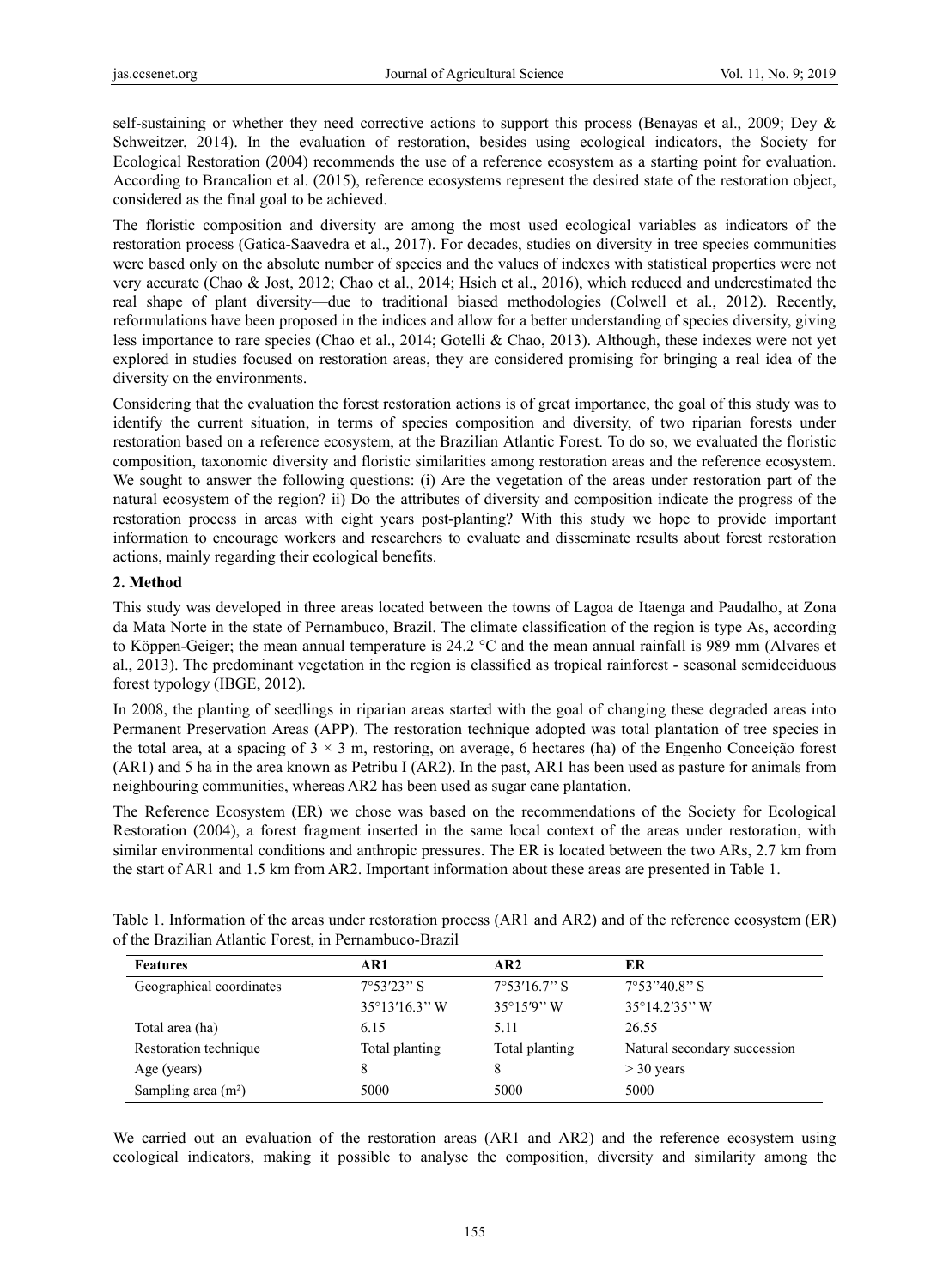environments. These indicators were applied in all areas using the same methodology, as suggested by Brancalion et al. (2015).

In the three areas (AR1, AR2 and ER), 20 permanent plots of  $10 \times 25$  meters (250 m<sup>2</sup>) were placed systemically to collect the variables. In 2016, we performed a floristic and phytosociological assay, in which we labelled and identified all tree individuals with circumference at breast height (CBH)  $\geq$  15.0 cm. We also measured the circumferences of the trees and estimated their height.

We collected plant material of the individuals and sent it to the Herbarium Sérgio Tavares of the Forest Science Department from the Federal Rural University of Pernambuco for taxonomic identification. The individuals sampled in the floristic assay were related in a floristic list and the species were named and distributed in families according to the Angiosperm Phylogeny Group IV classification system (APG, 2016). Aiming to verify plant scientific names and authors we consulted the List of Species of the Brazilian Flora (Flora do Brasil, 2019) and the database of Botanical Garden of Missouri (http://www.tropicos.org). Following identification, the species were classified according to their origin (native or exotic), we considered as exotic those species that do not occur naturally in the native vegetation of the region (Atlantic Forest).

Aiming to understand species richness and diversity, we estimated the effective numbers of Hill's diversity (Hill, 1973) based on the proposal of Chao et al. (2014). This estimator includes the three measurements of species diversity that are widely used: species richness  $(q = 0)$ , the exponential of the Shannon diversity  $(q = 1)$  and the Simpson diversity  $(q = 2)$  which is also called as number of common species (Chao et al., 2014). This procedure was performed with the aid of the functions of the "iNEXT" package of the R environment (iNterpolation/EXTrapolation) which provides functions for plotting species diversity curves by interpolation and extrapolation (Hsieh et al., 2016).

In addition, we also estimated the Shannon diversity index (H') and Simpson index of dominance (C'), following the same methodology proposed by Brower and Zar (1984), which were calculated in a traditional way. The values obtained from the Shannon and Simpson indices were compared for their significance using Hutcheson t-test (1970) with 95% probability level. This test provides the difference between the diversity index of two samples in order to detect significant differences between them (Magurran, 1988), making comparisons between two sets of data obtained in the study areas.

For the analysis of species composition, in order to detect the floristic similarity among the areas, we did an exploratory data analysis using the Principal Coordinate Analysis (PCoA), through the Bray-Curtis distance. We measured the significance among groups by Permutational analysis of variance (PERMANOVA) from 999 permutations ( $\alpha = 0.01$ ). The distances of Bray-Curtis and the dissimilarity matrix were calculated using the "vegdist" and "metaMDS" functions, respectively, from the "vegan" package of the R statistical software (Oksanen et al., 2017). All statistical analysis and graphics were performed in the R environment - version 3.4.0 (R Development Core Team, 2017).

## **3. Results**

We sampled 164 individuals in the AR1, which were distributed in 23 species: 20 were identified at species level, one at genus level and two at family level (Table 2). The most representative families were Fabaceae, with approximately 34.8% of the species, Malvaceae and Bignoniaceae (13%) and Anacardiaceae (8.7%). The other families (Euphorbiaceae, Meliaceae, Moraceae, Myrtaceae, Rubiaceae, Sapindaceae and Urticaceae) had only one species (4.3%).

We sampled 325 three individuals in the AR2, which were distributed in 31 species: 30 were identified at species level and one at genus level (Table 2). These species were distributed in 15 families: Fabaceae, with the highest amount of species (35.5%), followed by Anacardiaceae and Bignoniaceae (9.7%), Annonaceae and Malvaceae (6.5%) and others (Chrysobalanaceae, Euphorbiaceae, Lamiaceae, Malpighiaceae, Meliaceae, Myrtaceae, Rhamnaceae, Rubiaceae, Sapindaceae and Urticaceae) that had only one species (3.2%).

We sampled 675 individuals in the ER, which were distributed in 43 species: 40 were identified at specific level, one at genus level and two at family level. The species were distributed in 23 families: Fabaceae (14% of species), followed by Bignoniaceae, Erythroxylaceae, Moraceae, Myrtaceae, Rubiaceae and Sapindaceae (7%), Nyctaginaceae, Rutaceae and Salicaceae (4.7%). These results showed that in the three areas, the Fabaceae family was the most representative (Table 2).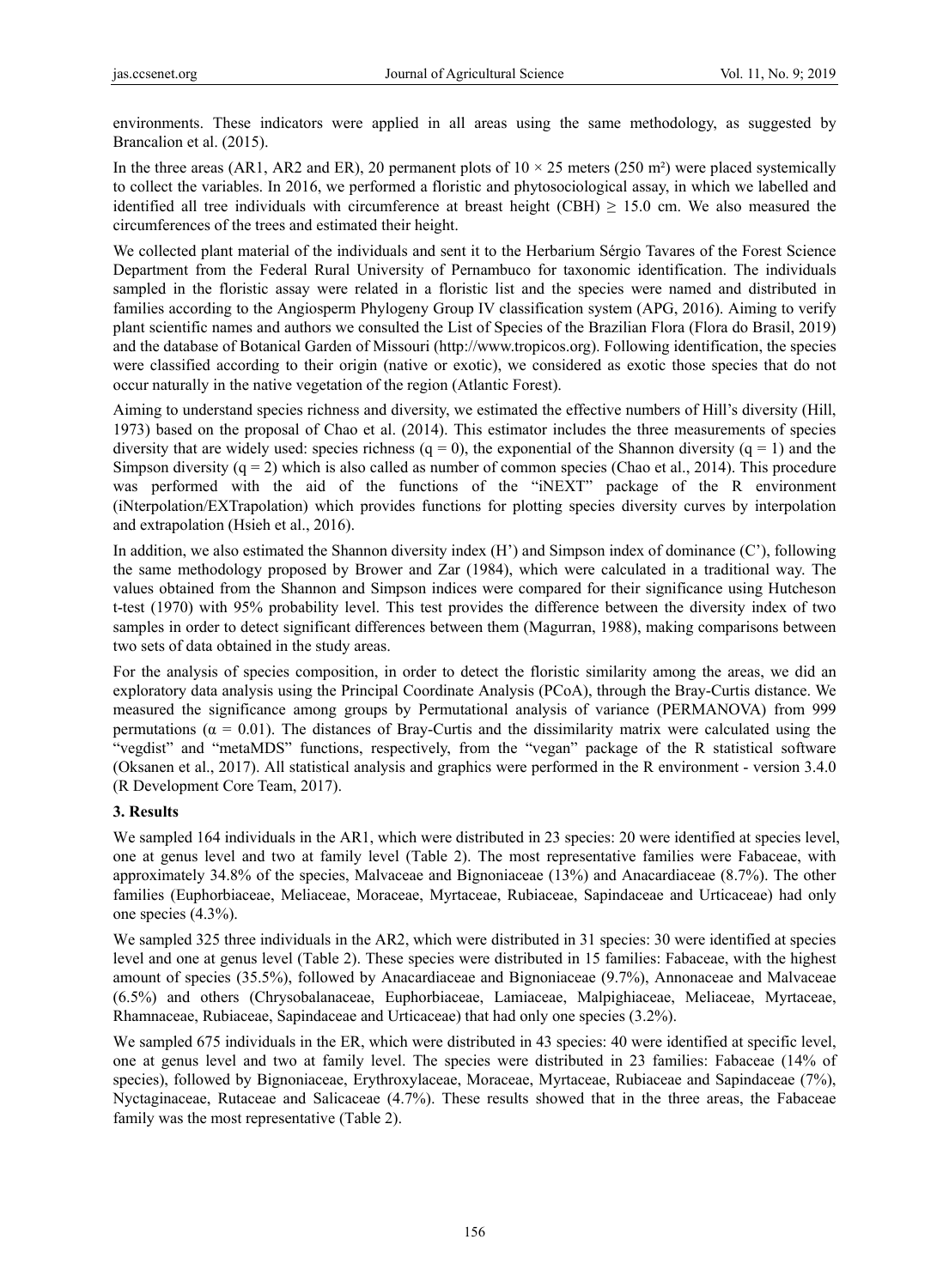| Table 2. Tree species found in two restoration areas (AR1 and AR2) and in the reference ecosystem (ER) of the |  |  |  |  |  |
|---------------------------------------------------------------------------------------------------------------|--|--|--|--|--|
| Brazilian Atlantic Forest, in Pernambuco-Brazil                                                               |  |  |  |  |  |

|                                                          | <b>Individuals number</b> |     |    |  |
|----------------------------------------------------------|---------------------------|-----|----|--|
| <b>Family/Species</b>                                    | AR1                       | AR2 | ER |  |
| Anacardiaceae                                            |                           |     |    |  |
| Anacardium occidentale L.                                |                           | 3   |    |  |
| Astronium fraxinifolium Schott                           |                           |     | 5  |  |
| Mangifera indica L.                                      |                           | 1   |    |  |
| Schinus terebinthifolius Raddi                           | 32                        |     |    |  |
| Spondias mombin L.                                       |                           | 2   |    |  |
| Tapirira guianensis Aubl.                                | $\mathbf{1}$              |     |    |  |
| Annonaceae                                               |                           |     |    |  |
| Annona montana Macfad.                                   |                           | 2   |    |  |
| Annona salzmannii A.DC.                                  |                           | 1   |    |  |
| Apocynaceae                                              |                           |     |    |  |
| Tabernaemontana flavicans Willd. ex Roem. & Schult.      |                           |     | 11 |  |
| <b>Bignoniaceae</b>                                      |                           |     |    |  |
| Bignoniaceae 1                                           |                           |     | 20 |  |
| Bignoniaceae 2                                           |                           |     | 6  |  |
| Handroanthus impetiginosus (Mart. ex DC.) Mattos         | 3                         |     |    |  |
| Handroanthus serratifolius (Vahl) S.Grose                |                           |     | 6  |  |
| Handroanthus sp.                                         | 1                         |     |    |  |
| Tabebuia aurea (Silva Manso) Benth. & Hook.f. ex S.Moore | 1                         | 1   |    |  |
| Tabebuia rosea (Bertol.) Bertero ex A.DC.                |                           | 11  |    |  |
| Tecoma stans (L.) Juss. ex Kunth                         |                           | 1   |    |  |
|                                                          |                           |     |    |  |
| Boraginaceae<br>Cordia sellowiana Cham.                  |                           |     |    |  |
|                                                          |                           |     | 21 |  |
| Capparaceae                                              |                           |     |    |  |
| Cynophalla flexuosa (L.) J.Presl                         |                           |     | 10 |  |
| Chrysobalanaceae                                         |                           |     |    |  |
| Licania tomentosa (Benth.) Fritsch                       |                           | 3   |    |  |
| Erythroxylaceae                                          |                           |     |    |  |
| Erythroxylum passerinum Mart.                            |                           |     | 3  |  |
| Erythroxylum simonis Plowman                             |                           |     | 24 |  |
| Erythroxylum sp.                                         |                           |     | 25 |  |
| Euphorbiaceae                                            |                           |     |    |  |
| Euphorbia tirucalli L.                                   |                           |     | 1  |  |
| Jatropha curcas L.                                       |                           | 2   |    |  |
| <i>Ricinus communis</i> L.                               | 1                         |     |    |  |
| Fabaceae                                                 |                           |     |    |  |
| Albizia polycephala (Benth.) Killip ex Record            |                           |     | 48 |  |
| Anadenanthera colubrina (Vell.) Brenan                   |                           |     | 7  |  |
| Adenanthera pavonina L.                                  | $\tau$                    | 3   |    |  |
| Bowdichia virgilioides Kunth                             |                           |     | 3  |  |
| Clitoria fairchildiana R.A.Howard                        | $\overline{4}$            |     |    |  |
| Enterolobium contortisiliquum (Vell.) Morong             |                           | 7   |    |  |
| Fabaceae 1                                               | 1                         |     |    |  |
| Fabaceae 2                                               | 1                         |     |    |  |
| Geoffroea spinosa Jacq.                                  | 1                         | 33  |    |  |
| Inga cf. capitata Desv.                                  |                           | 7   |    |  |
| Inga edulis Mart.                                        | 15                        |     |    |  |
| Inga ingoides (Rich.) Willd.                             |                           | 3   |    |  |
| Inga striata Benth.                                      | 24                        |     |    |  |
| Leucaena leucocephala (Lam.) de Wit                      | 1                         | 14  |    |  |
| Libidibia ferrea (Mart. ex Tul.) L.P.Queiroz             |                           | 6   |    |  |
| Machaerium hirtum (Vell.) Stellfeld                      |                           |     | 9  |  |
| Mimosa caesalpiniifolia Benth.                           |                           | 9   |    |  |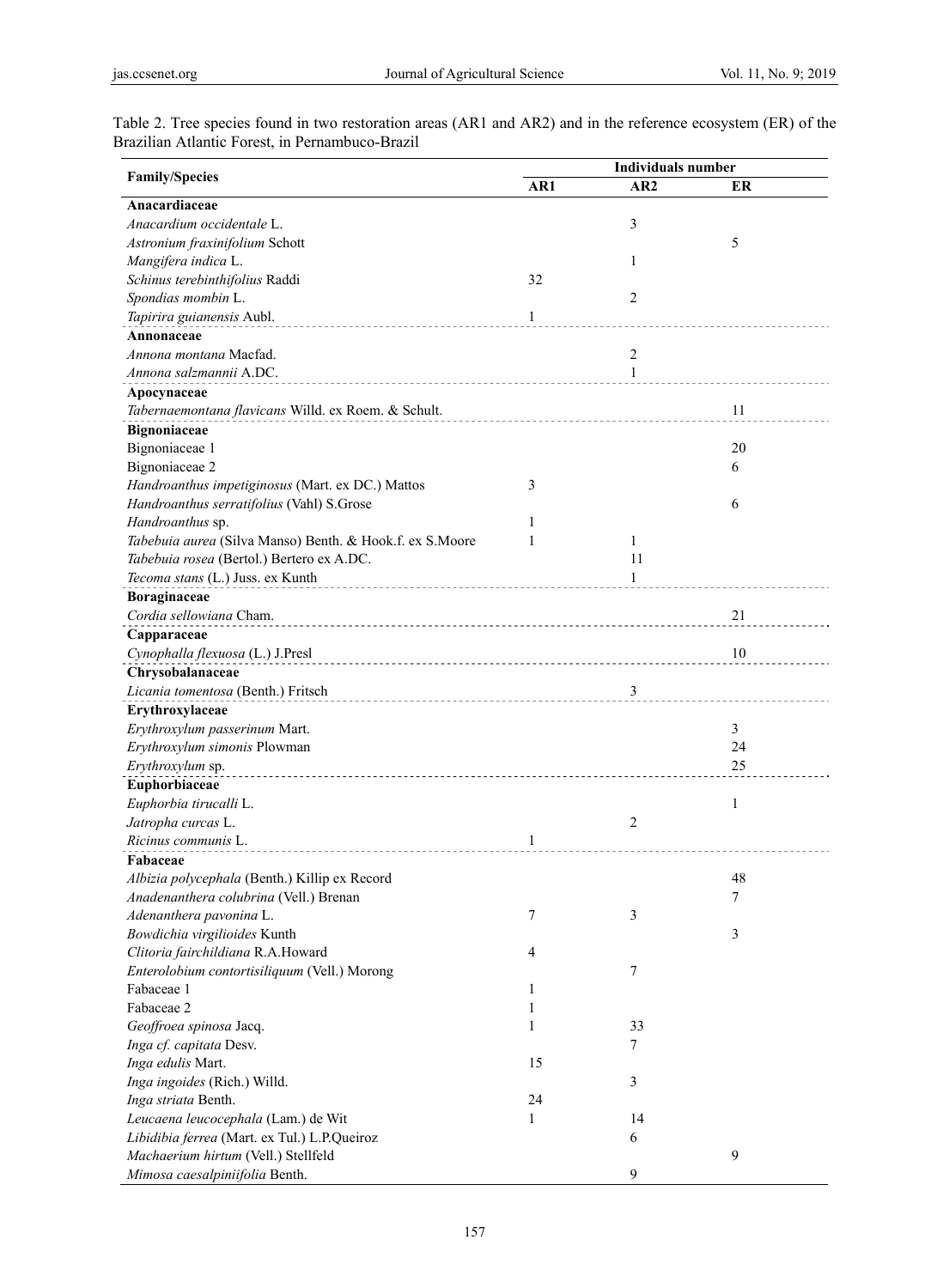| Mimosa sp.                                                 |    | 2              |                |
|------------------------------------------------------------|----|----------------|----------------|
| Paubrasilia echinata (Lam.) E.Gagnon, H.C.Lima & G.P.Lewis |    |                | 18             |
| Pithecellobium dulce (Roxb.) Benth.                        |    | 15             |                |
| Senna siamea (Lam.) H.S.Irwin & Barneby                    |    | 1              |                |
| Swartzia pickelii Killip ex Ducke                          |    |                | 1              |
| Hypericaceae                                               |    |                |                |
| Vismia guianensis (Aubl.) Choisy                           |    |                | 2              |
| Lamiaceae                                                  |    |                |                |
| Tectona grandis L.f.                                       |    | 4              |                |
| Vitex rufescens A.Juss.                                    |    |                | 7              |
| Malpighiaceae                                              |    |                |                |
| Malpighia emarginata DC.                                   |    | 2              |                |
| Malvaceae                                                  |    |                |                |
| Ceiba speciosa (A.St.-Hil.) Ravenna                        | 3  | 81             |                |
| Guazuma ulmifolia Lam.                                     | 1  |                | $\mathbf{1}$   |
| Sterculia foetida L.                                       | 3  | $\overline{4}$ |                |
| Meliaceae                                                  |    |                |                |
| Azadirachta indica A Juss.                                 | 3  | 55             |                |
| Trichilia hirta L.                                         |    |                | 9              |
|                                                            |    |                |                |
| Moraceae                                                   |    |                |                |
| Artocarpus heterophyllus Lam.                              |    |                | 1              |
| Brosimum guianense (Aubl.) Huber                           |    |                | 1              |
| Maclura tinctoria (L.) D.Don ex Steud.                     |    |                | 3              |
| Morus nigra L.                                             | 1  |                |                |
| Myrtaceae                                                  |    |                |                |
| Campomanesia dichotoma (O.Berg) Mattos                     |    |                | 2              |
| Campomanesia eugenioides (Cambess.) D.Legrand ex Landrum   |    |                | 7              |
| Syzygium cumini (L.) Skeels                                | 57 | 40             | 1              |
| Nyctaginaceae                                              |    |                |                |
| Guapira laxa (Netto) Furlan                                |    |                | $\overline{7}$ |
| Guapira opposita (Vell.) Reitz                             |    |                | 63             |
| Phyllanthaceae                                             |    |                |                |
| Margaritaria nobilis L.f.                                  |    |                | 3              |
| Polygonaceae                                               |    |                |                |
| Coccoloba mollis Casar.                                    |    |                | 13             |
| Rhamnaceae                                                 |    |                |                |
| Ziziphus joazeiro Mart.                                    |    | 1              | 5              |
| Rubiaceae                                                  |    |                |                |
| Coutarea hexandra (Jacq.) K.Schum.                         |    |                | 10             |
| Genipa americana L.                                        | 1  | 4              | 2              |
| Tocoyena brasiliensis Mart.                                |    |                | 1              |
| Rutaceae                                                   |    |                |                |
|                                                            |    |                | $\overline{2}$ |
| Zanthoxylum monogynum A.St.-Hil.                           |    |                |                |
| Zanthoxylum rhoifolium Lam.                                |    |                | 1              |
| Salicaceae                                                 |    |                |                |
|                                                            |    |                |                |
| Casearia hirsuta Sw.                                       |    |                | 15             |
| Casearia sylvestris Sw.                                    |    |                | 92             |
| Sapindaceae                                                |    |                |                |
| Allophylus edulis (A.St.-Hil. et al.) Hieron. ex Niederl.  |    |                | 108            |
| Cupania impressinervia Acev.-Rodr.                         |    |                | 63             |
| Talisia esculenta (Cambess.) Radlk.                        | 1  | 1              | 37             |
| Urticaceae                                                 |    |                |                |
| Cecropia pachystachya Trécul                               | 1  | 6              | $\mathbf{1}$   |

Regarding the occurrence of exotic species, we found in the AR1 eight species (35% of the total), in the AR2 13 species (42%) and in the ER only four species (9%). Analyzing the exotic in relation to the number of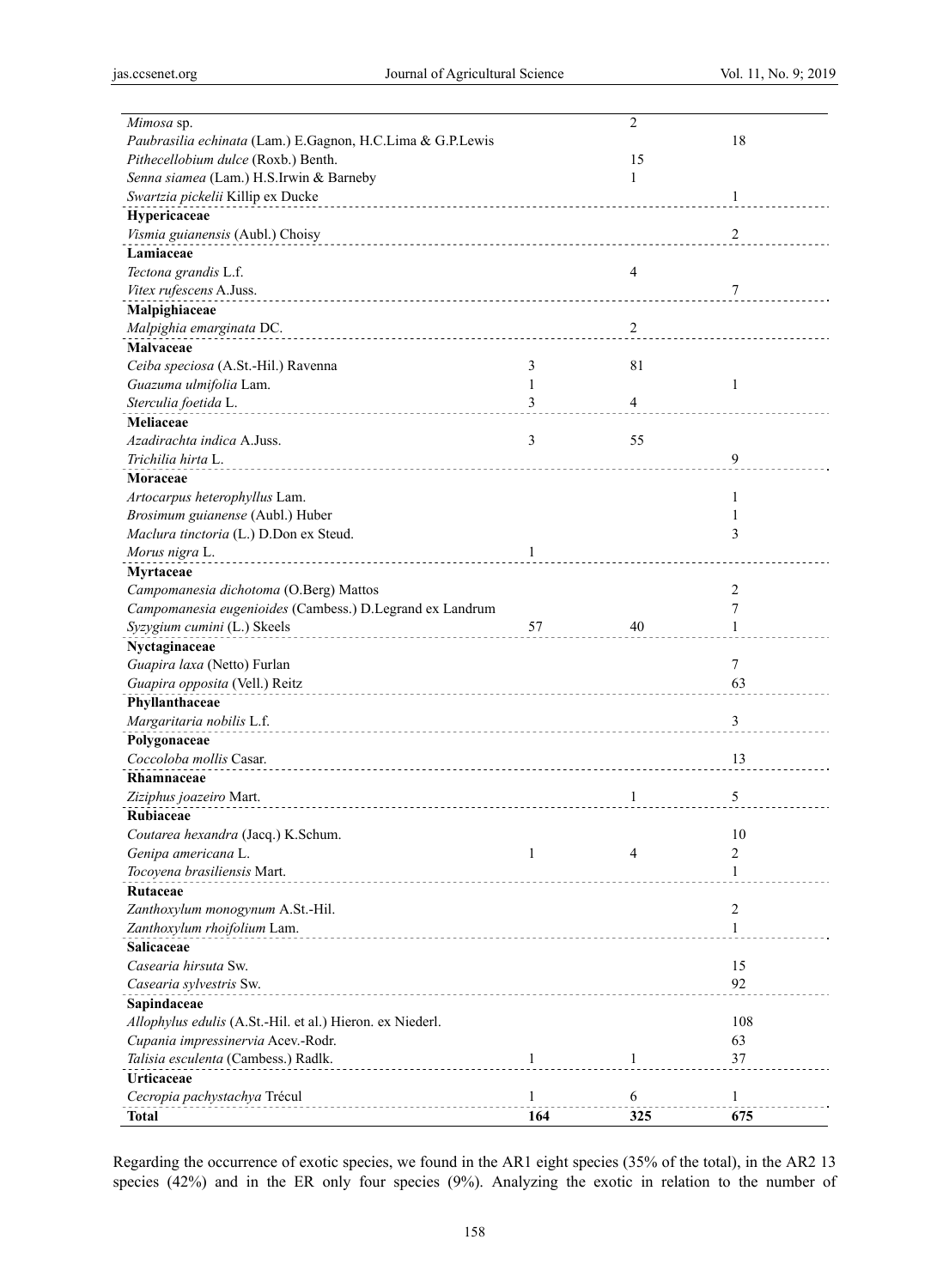individuals, the percentage values increased. In AR1, 46.85% of individuals were exotic ones (77 of 164 ind.), in AR2 46.77% (152 of 325 ind.) and in ER only 1.19% of individuals were exotic of this region (8 of 675 ind.).

Differences in floristic composition among the restoration areas and the reference ecosystem were enough to group the pairs of plots at each level using the Principal Coordinate Analysis (PCoA) (Figure 1). The graph shows: communities close to each other in the graph have similar species composition and abundance; communities distant to each other have distinct species composition and abundance. Moreover, PERMANOVA corroborated these data, because it showed a significant difference between the environments studied (P-value  $=$ 0.001) which is also shown by the graphical analysis—taking into account the centroid points and distances, it can be argued that there is no floristic similarity between the restoration areas and the reference ecosystem.



Figure 1. PCoA of tree species sampled in the restoration areas (AR1 and AR2) and in the reference ecosystem (ER) of the Atlantic Forest, Pernambuco-Brazil

*Note.* The circles, triangles and squares denote the distance estimates ("method" = Bray-Curtis) among the number of individuals of each species within the sample plots in the different areas (AR1, AR2 and ER).

Considering the traditional diversity indexes (Table 3), the Shannon diversity index (H') was higher in the reference ecosystem than in the restoration areas. The Simpson index of dominance (D') followed this same pattern, *i.e.*, it was higher in the ER than in the AR2 and AR1.

| Indexes                                 | A R 1  | AR2               |        |  |
|-----------------------------------------|--------|-------------------|--------|--|
| Shannon diversity index (H') (nats/ind) | 2.11 h | 2.56 <sub>b</sub> | 2.97 a |  |
| Simpson index of dominance $(D')$       | 0.81c  | 0.88 <sub>b</sub> | 0.92a  |  |

Table 3. Diversity indexes estimated for the restoration areas (AR1 and AR2) and the reference ecosystem (ER) of the Atlantic Forest, in Pernambuco-Brazil

*Note.* \* Different letters indicate significant differences ( $\alpha$  < 0.05); Hutcheson t-test.

The effective numbers of species  $(qD)$  or true components of diversity, were for AR1: 23, 8.24 and 5.18 species; for AR2: 31, 12.91 and 8.02 species and for the ER: 43, 19.50 and 12.89 species (orders  $q = 0$ , 1 and 2, respectively). The sampling curve was used for reliable comparisons, starting from any size of an observed sample (interpolation) to twice as many individuals (extrapolated) (Figure 2). The analyses of species richness confirmed that the reference ecosystem was the environment with the largest number of individuals, followed by AR2. The same pattern was observed when diversity components that prioritize species abundance were incorporated  $(q = 1$ and 2), showing higher diversity in the  $ER > AR2 > AR1$ .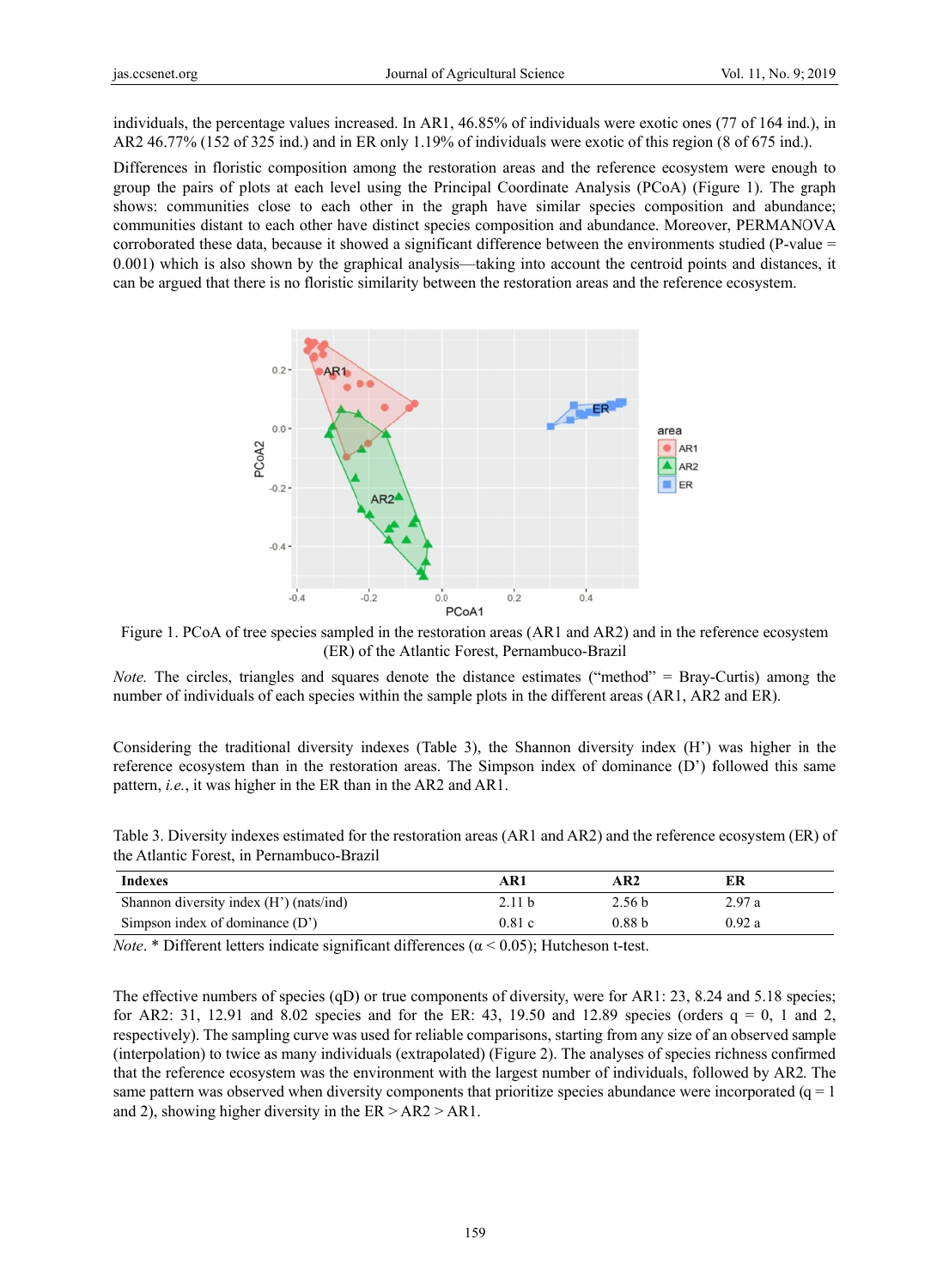

Figure 2. Sample curves by interpolation and extrapolation with 95% confidence intervals (shaded areas), obtained by the bootstrap method. Data from the tree community: AR1, AR2 and ER are shown separately by diversity profiles with  $q = 0$  (species richness, A),  $q = 1$  (Shannon diversity, B) and  $q = 2$  (Simpson diversity, C)

Note. The solid points, triangles and squares are the mark for the reference samples, and the numbers in brackets are the number of individuals and the effective number of species in each profile  $(qD = Hill$  numbers in q-order).

Aiming to improve the understanding of the results, we show in Figure 3 the abundance of species in each area. Note that in AR1 only four species are responsible for the majority of the individuals of the community (about 80%) which is quite distant from the ER that has a more subtle distribution, with more abundant species. Although the ARs have been implanted at the same time, the individuals in AR2 are more distributed among species than in AR1, showing, a higher potential for sustainability and success.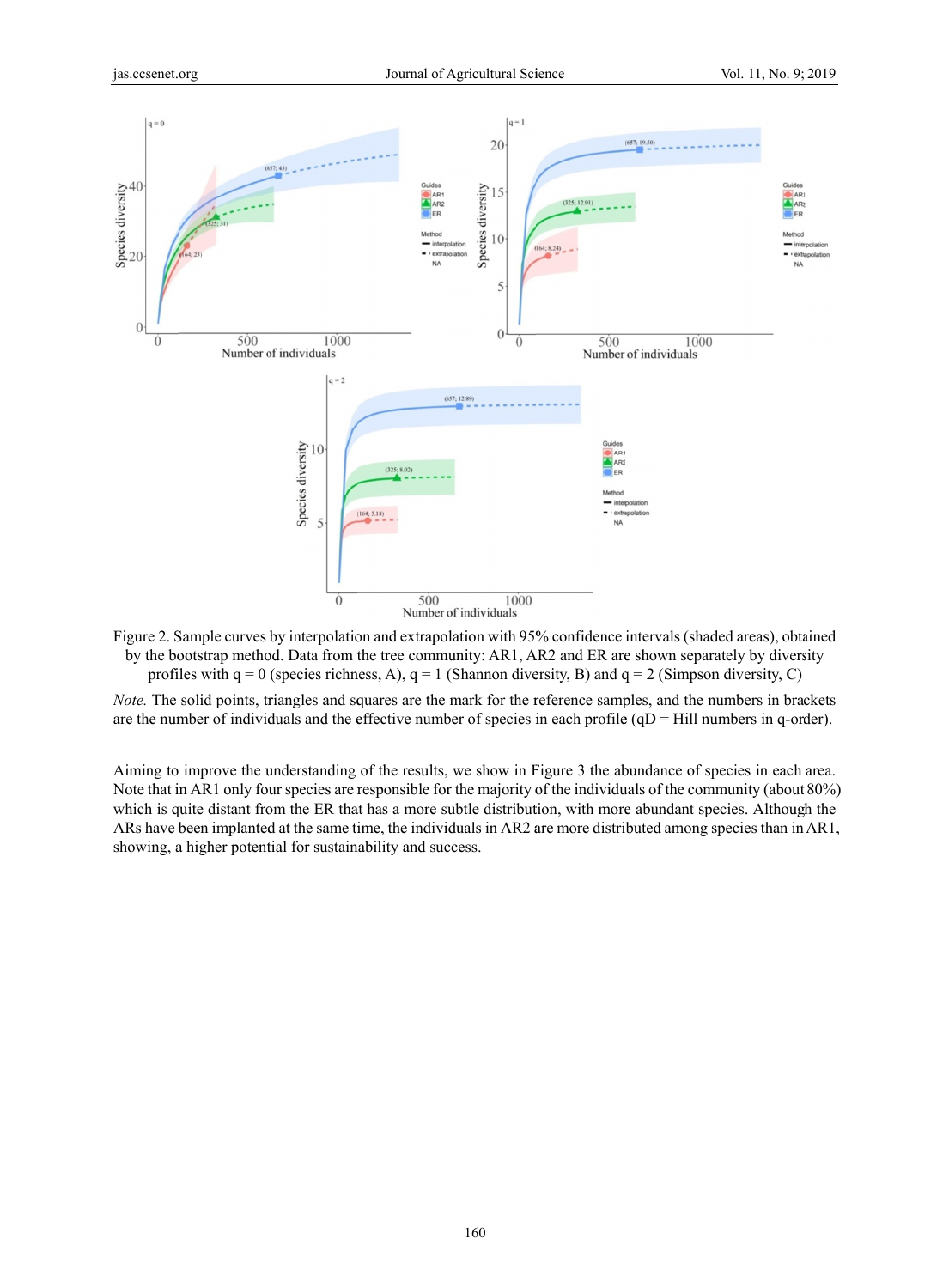

Figure 3. Abundance of species in two restoration areas (AR1 and AR2) and in the reference ecosystem (ER) of the Atlantic Forest, in Pernambuco-Brazil

#### 4. Discussion

Regarding the botanical families, Fabaceae is the most predominant family in the three study areas. This family has been found in forest restoration plantations which it is usually the most abundant (Klippel et al., 2015; Silva et al., 2016; Pimentel et al., 2018); favouring plant diversity of the tropical forests, especially in areas of the Atlantic Forest (Zimmermann et al., 2012). Pereira et al. (2013) emphasize the importance of the Fabaceae family in restoration projects, because plants from this family contribute to atmospheric nitrogen fixation, helping in the reestablishment of the soil with increased biological activity and increasing the probability of other trees species, which are less tolerant to stressful conditions, to be found in these areas.

Although the number of exotic species we found in ARs are larger than in the native ecosystem (ER) it is still higher than those observed by Marcuzzo et al. (2014), which studied seven years old restoration areas and found a percentage of exotic species ranging from 17 to 26%. Considering the criteria established by SER (2004), one criteria that deserves attention is the exclusion of exotic species in ecological restoration actions. According to Podadera and Engel (2013), the ecological role of these species in restoration environments as facilitating species seems to decrease over time and in some years, such exotic species can compete with native species delaying and hindering the successional process in the restoration environment. Some studies have shown that when exotic species invade natural environments they can alter plant diversity, nutrient cycling, and to decrease ecosystem services (Powell et al., 2011; Vila et al., 2011; Katsanevakis et al., 2014).

Considering that restoration areas should mirror natural ecosystems (SER, 2004; Rodrigues et al., 2009; Fengler et al., 2017) we can argue that the results found in ARs are not acceptable due to the presence of such exotic species. It is important to identify, eliminate and prevent sowing exotic species because they occupy the niches of native species which can disturb important biotic relationships (Coelho et al., 2014). Thus, it is known that the use of exotic individuals may lead to modifications in the natural systems.

Among the species found in the two restoration environments (AR1 and AR2): Adenanthera pavonina, Azadirachta indica, Cecropia pachystachya, Ceiba speciosa, Genipa americana, Geoffroea spinosa, Leucaena leucocephala, Sterculia foetida, Syzygium cumini, Tabebuia aurea and Talisia esculenta, only four (Cecropia pachystachya, Genipa americana, Syzygium cumini and Talisia esculenta) were present in the three areas evaluated. These results indicate that it is possible that more time is needed to determine the influence of ER in the recovery of the floristic composition of the areas under restoration evaluated in our study. This pattern was also observed by Trujillo-Miranda et al. (2018), which compared a reference ecosystem with areas under different restoration strategies.

It is clear that the floristic composition in AR1 and AR2 areas are different from ER. The differences observed between these areas might be due to several factors, especially because regional species were not selected in the planning of the restoration nor in the planting act. When selecting species for forest restoration is very important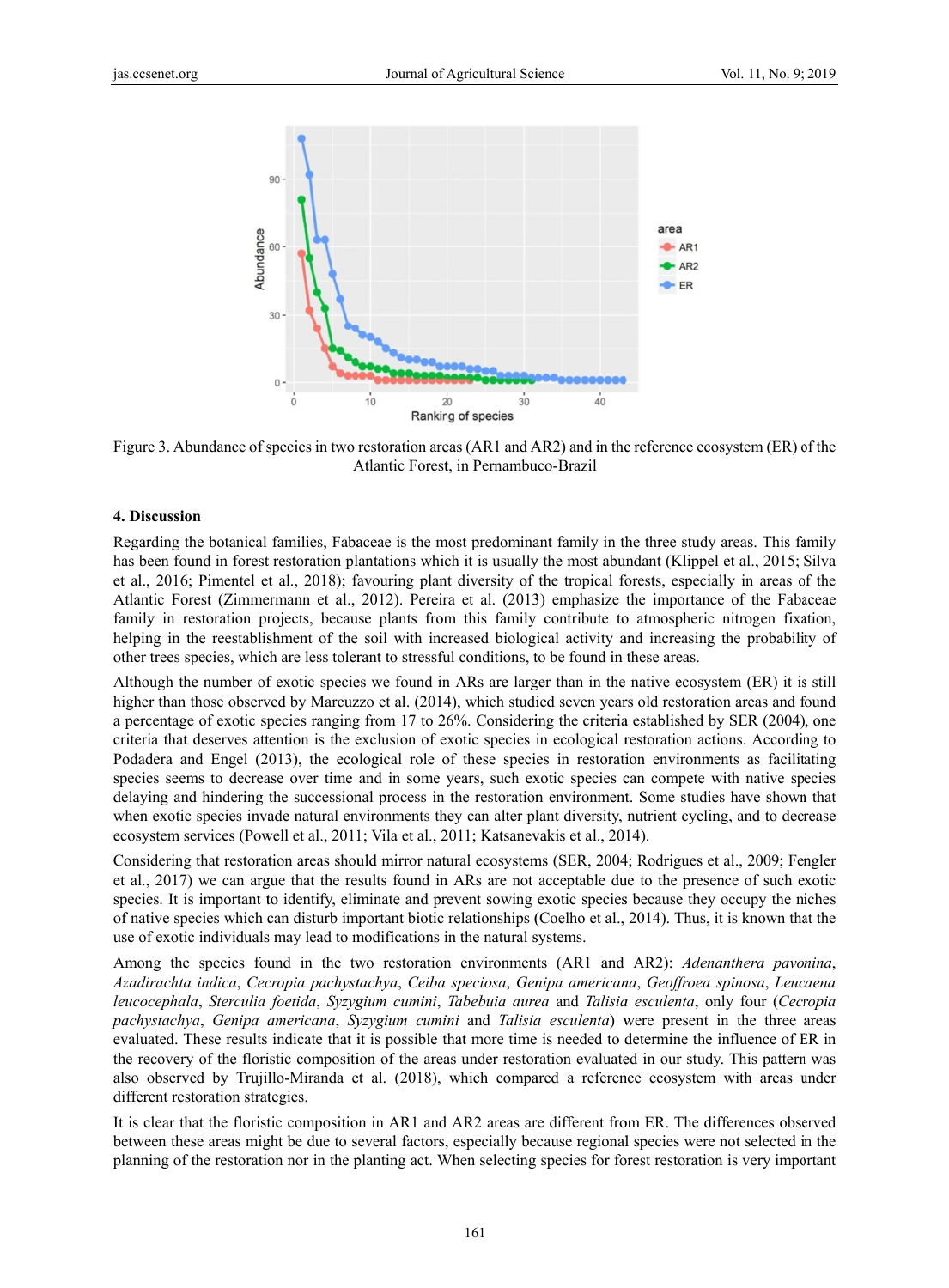to consider the composition of the local flora and regional native species, since these species are already adapted to local conditions (Brancalion et al., 2015), increasing the chances of success (Ivanauskas et al., 2007).

Taking into account Shannon and Simpson indices, we can argue that the diversity is higher in ER, followed by AR2 and AR1. When compared to other studies, we showed that the estimated H' values for the study areas are lower than those found for riparian fragments at the same region, which were 3.29 nats / ind. and 3.08 nats / ind. (Hollanda et al., 2010; Oliveira et al., 2009). Regarding the estimated values for Simpson (C), the diversity of plant species in ER was higher than in ARs. Our results are in agreement with aspects previously observed, i.e. showed that difference exists in the floristic composition of the restoration environments and reference ecosystem, which affected the ecological diversity.

When analysing the curve for richness  $(q = 0)$ , it can be observed that in AR1 there was no stabilization (Figure 2a), suggesting that the sampling we used was not enough to stabilize the number of species in the area. However, considering that the sampling was the same for all areas and that AR1 and AR2 are areas with similar ages and conditions, we can conclude that suppression or death of the individuals planted must have had occurred, contributing for loss of diversity, and, consequently, curve destabilization. With the analysis of the other components of diversity (q = 1 and 2), we can observe that there is in fact a greater diversity in the ER  $>$ AR2 > AR1, corroborating our previous results. Importantly, diversity does not depend exclusively on total density, as highlighted by Santos et al. (2018), when compared two areas in a single environment. In other words, although we found the higher species richness in ER, it does not necessarily mean that ER has the higher diversity. It happened because the reference ecosystem showed a higher distribution of individuals/abundance of species, categorizing ER as an environment with ecological stability, i.e. more tolerant.

The diversity of species in restoration plantations is widely discussed among researchers (Aronson et al., 2010; Salomão et al., 2013; Brancalion et al., 2015; Amazonas et al., 2018). According to Martins (2014), the use of few species in restoration projects, in a scenario with low resilience, can lead to the failure of the process, since pest attacks or repeated degrading actions can eliminate several tree individuals. Brancalion et al. (2010) argue that restoration with a high number of tree species can create different micro-habitats and niches, which will contribute to produce a self-sustaining forest. However, Durigan et al. (2010) argue that searching for a high number of species without planning it can contribute to misidentification of species, genetic contamination and even the extinction of locally rare populations due to failures in the collection of seeds. In fact, the use of more species does not guarantee the success in the restoration process, however, if the goal is to restore the biodiversity of native species in the area, to make use of more species can contribute greatly.

Considering the composition and diversity data evaluated from the indicators presented above, we showed that there is no similarity between the restoration areas and the landscape reference ecosystem, as suggested by SER (2004) and researchers working in this field. With respect to the success of the restoration, we showed that AR2 shows better results of species richness and diversity than AR1, indicating an evolution in the process of forest restoration that has been implemented eight years ago. However, it is important to highlight that other monitoring should be done in order to analyse the reestablishment of ecological functions in long-term environments, as well as the need to embrace corrective actions. As Hotta et al. (2015) suggested, these corrective actions also called as adaptive management are important for the integration of restoration sites with the surrounding vegetation, favouring the process.

## **5. Conclusions**

The study of the composition, diversity and floristic similarity of the areas under restoration and the comparison with a reference ecosystem was fundamental to evaluate the effectiveness of the restoration process. The present study showed that the floristic composition of the areas under restoration (AR1 and AR2) were not reflect what was observed in the natural ecosystem (ER), indicating absence of floristic similarity and differences in both species richness and diversity patterns.

Taken into account the areas in restoration, which are of the same age, AR2 was considered the area with higher potential to reach the ER level and, consequently, it has higher chances of success. However, we suggest the continuity of monitoring in the future aiming to investigate the restoration process and that corrective actions be applied, mainly associated with the control of exotic species. These findings infer about the importance of planning restoration actions based on a reference ecosystem, in order to minimize errors. Additionally, it can be assumed that these findings can be utilized used to base future restoration actions in environments similar to the present study.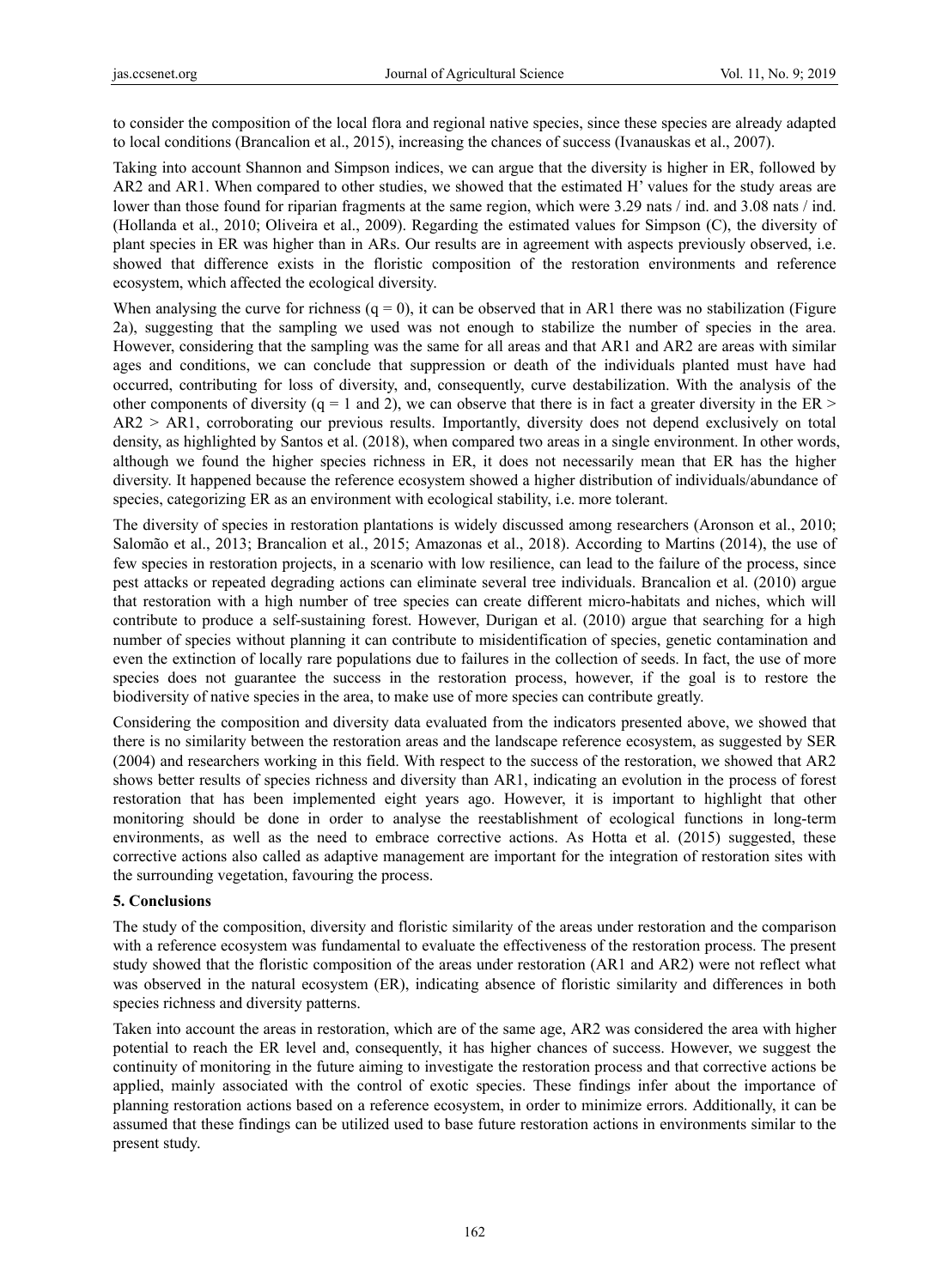#### **References**

- Alvares, C. A., Stape, J. L., Sentelhas, P. C., Gonçalves, J. L. M., & Sparovek, G. (2013). Koppen's climate classification map for Brazil. *Meteorologische Zeitschrift, 22*(6), 711-728. https://doi.org/10.1127/ 0941-2948/2013/0507
- Amazonas, N. T., Forrester, D. I., Silva, C. C., Almeida, D. R. A., Rodrigues, R. R., & Brancalion, P. H. S. (2018). High diversity mixed plantations of Eucalyptus and native trees: An interface between production and restoration for the tropics. *Forest Ecology and Management, 417*, 247-256. https://doi.org/10.1016/ j.foreco.2018.03.015
- APG (The Angiosperm Phylogeny Group). (2016). An update of the Angiosperm Phylogeny Group classification for the orders and families of flowering plants: APG IV. *Botanical Journal of the Linnean Society, 181*(1), 1-20. https://doi.org/10.1111/boj.12385
- Aronson, J., Blignaut, J. N., Milton, S. J., Maitre, D. L., Esler, K. J., Limouzin, A., … Lederer, N. (2010). Are socioeconomic benefits of restoration adequately quantified? A meta-analysis of recent papers (200-2008) in Restoration Ecology and 12 other scientific journals. *Restoration Ecology, 18*(2), 143-154. https://doi.org/10.1111/j.1526-100X.2009.00638.x
- Aronson, J., Milton, S. J., & Blignaut, J. N. (2007). *Restoring natural capital: science, business and practice*. Washington, DC: Island Press.
- Ávila, A. L., Araujo, M. M., Longhi, S. J., & Gasparin, E. (2011). Caracterização da vegetação e espécies para recuperação de mata ciliar, Ijuí, RS. *Ciência Florestal, 21*(2), 251-260. https://doi.org/10.5902/ 198050983229
- Benayas, J. M. R., Newton, A. C., Diaz, A., & Bullock, J. M. (2009). Enhancement of biodiversity and ecosystem services by ecological restoration: A meta-analysis. *Science, 325*(5944), 1121-1124. https://doi.org/10.1126/science.1172460
- Brancalion, P. H. S., Gandolfi, S., & Rodrigues, R. R. (2015). *Restauração florestal*. São Paulo, SP: Oficina de Textos.
- Brancalion, P. H. S., Rodrigues, R. R., Gandolfi, S., Kageyama, P. Y., Nave, A. G., Gandara, F. B., ... Tabarelli, M. (2010). Instrumentos legais podem contribuir para a restauração de florestas tropicais biodiversas. *Revista Árvore, 34*(3), 455-470. https://doi.org/10.1590/S0100-67622010000300010
- Brower, J. E., & Zar, J. H. (1984). *Field and laboratory methods for general ecology.* Boston, MA: W.C.B McGraw-Hill Publishers.
- Castro, D., Mello, R. S. P., & Poester, G. C. (2012). *Práticas para restauração da mata ciliar***.** Porto Alegre, RS: Catarse-Coletivo de Comunicação.
- Chao, A., & Jost, L. (2012). Coverage-based rarefaction and extrapolation: Standardizing samples by completeness rather than size. *Ecology, 93*(12), 2533-2547. https://doi.org/10.1890/11-1952.1
- Chao, A., Gotelli, N. J., Hsieh, T. C., Sander, E. L., Ma, K. H., Colwell, R. K.., & Ellison, A. M. (2014). Rarefaction and extrapolation with Hill numbers: A framework for sampling and estimation in species diversity studies. *Ecological Monographs, 84*(1), 45-67. https://doi.org/10.1890/13-0133.1
- Chazdon, R. (2008). Chance and determinism in tropical forest succession. In W. P. Carson, & S. A. Schnitzer (Ed.), *Tropical forest community ecology* (pp. 384-408). Oxford, Oxfordshire: Wiley Blackwell.
- Coelho, G. F., Sousa, R. F. B., Gonçalves Jr, A. C., Correia, A. F., Cordeiro, J., & Malavasi, U. C. (2014). Aspectos da legislação ambiental para a revegetação de matas ciliares no estado do Paraná. *Acta Iguazu, 3*(1), 1-13.
- Colwell, R. K., Chao, A., Gotelli, N. J., Lin, S. Y., Mao, C. X., Chazdon, R. L., & Longino, J. T. (2012). Models and estimators linking individual-based and sample-based rarefaction, extrapolation and comparison of assemblages. *Journal of Plant Ecology, 5*(1), 3-21. https://doi.org/10.1093/jpe/rtr044
- Dey, D. C., & Schweitzer, C. J. (2014). Restoration for the future: Endpoints, targets, and indicators of progress and success. *Journal of Sustainable Forestry, 33*(Sup1.), S43-S65. https://doi.org/10.1080/10549811. 2014.883999
- Durigan, G., Engel, V. L., Torezan, J. M., Melo, A. C. G., Marques, M. C. M., Martins, S. V., ... Scarano, F. R. (2010). Normas jurídicas para a restauração ecológica: Uma barreira a mais a dificultar o êxito das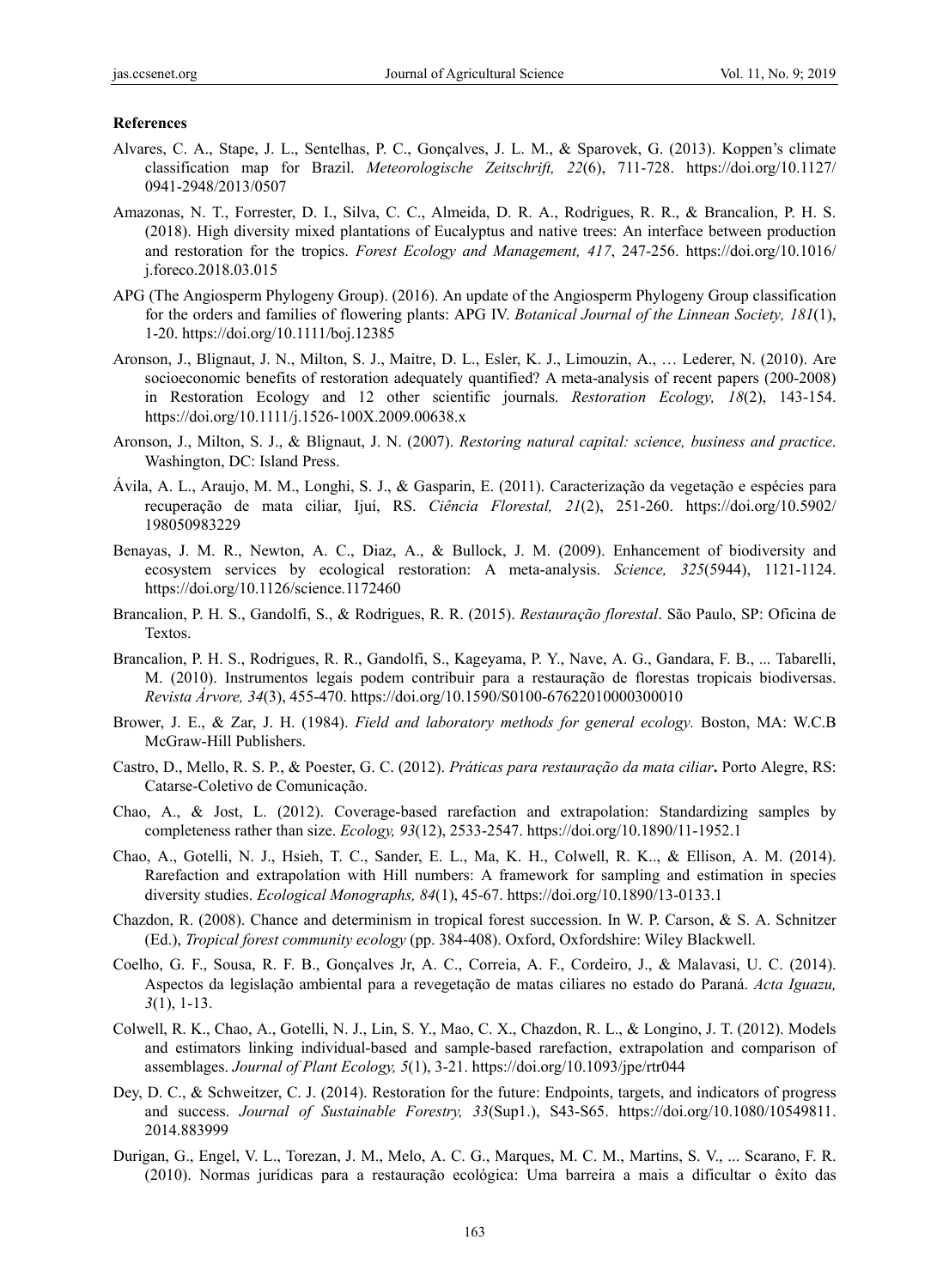iniciativas? *Revista Árvore, 34*(3), 471-485. https://doi.org/10.1590/S0100-67622010000300011

- Fengler, F. H., Bressane, A., Carvalho, M. M., Longo, R. M., Medeiros, G. A., Melo, W. J., ... Ribeiro, A. I. (2017). Forest restoration assessment in Brazilian Amazonia: A new clustering-based methodology considering the reference ecosystem. *Ecological Engineering, 108*, 93-99. https://doi.org/10.1016/ j.ecoleng.2017.08.008
- Flora do Brasil (2019). *Flora do Brasil—Jardim Botânico do Rio de Janeiro*. Retrieved February12, 2019, from http://floradobrasil.jbrj.gov.br
- Gardner, T. A., Barlow, J., Sodhi, N. S. & Peres, C. A. (2010). A multi-region assessment of tropical forest biodiversity in a human-modified world. *Biological Conservation*, *143*(10), 2293-2300. https://doi.org/ 10.1016/j.biocon.2010.05.017
- Gatica-Saavedra, P., Echeverría, C., & Nelson, C. R. (2017). Ecological indicators for assessing ecological success of forest restoration: a world review. *Restoration Ecology, 25*(6), 850-857. https://doi.org/10.1111/ rec.12586
- Gibbs, H. K., Ruesch, A. S., Achard, F., Clayton, M. K., Holmgren, P., Ramankutty, N., & Foley, J. a. (2010). Tropical forests were the primary sources of new agricultural land in the 1980s and 1990s. *Proceedings of the National Academy of Sciences, 107*(38), 16732-16737. https://doi.org/10.1073/pnas.0910275107
- Gotelli, N. J., & Chao, A. (2013). Measuring and estimating species richness, species diversity, and biotic similarity from sampling data. In S. A. Levin (Ed.), *The encyclopedia of biodiversity*. New York, USA: Elsevier. https://doi.org/10.1016/B978-0-12-384719-5.00424-X
- Hill, M. O. (1973). Diversity and evenness: A unifying notation and its consequences. *Ecology, 54*(2), 427-432. https://doi.org/10.2307/1934352
- Holanda, A. C., Feliciano, A. L. P., Marangon, L. C., Santos, M. S., Melo, C. L. S. M. S., & Pessoa, M. M. L. (2010). Estrutura de espécies arbóreas sob efeito de borda em um fragmento de floresta estacional semidecidual em Pernambuco. *Revista Árvore, 34*, 103-114. https://doi.org/10.1590/S0100-676220100 00100012
- Holl, K. D., & Aide, T. M. (2011). When and where to actively restore ecosystems? *Forest Ecology and Management, 261*(10), 1558-1563. https://doi.org/10.1016/j.foreco.2010.07.004
- Hotta, K., Ishii, H., Sasaki, T., Doi, N., Azuma, W., Oyake, Y., ... Yoshida, H. (2015). Twenty-one years of stand dynamics in a 33-year-old urban forest restoration site at Kobe Municipal Sports Park, Japan. *Urban Forestry & Urban Greening, 14*(2), 309-314. https://doi.org/10.1016/j.ufug.2015.03.005
- Hsieh, T. C., Ma, K. H., & Chao, A. (2016). iNEXT: An R package for rarefaction and extrapolation of species diversity (Hill numbers). *Methods in Ecology and Evolution, 7*(12), 1451-1456. https://doi.org/10.1111/ 2041-210X.12613
- Hutcheson, K. (1970). A test for comparing diversities based on the Shannon formula. *Journal of Theoretical Biology, 29*, 151-154. https://doi.org/10.1016/0022-5193(70)90124-4
- IBGE (Instituto Brasileiro de Geografia e Estatística). (2012). *Manual técnico da vegetação brasileira*. Rio de Janeiro, RJ: IBGE.
- Ivanauskas, N. M., Rodrigues, R. R., & Souza, V. C. (2007). The importance of the regional floristic diversity for the forest restoration successfulness. In R. R. Rodrigues, S. V. Martins, & S. Gandolfi (Eds.), *High diversity forest restoration in degraded areas* (pp. 63-76)*.* New York, USA: Nova Science Publishers.
- Katsanevakis, S., Wallentinus, I., Zenetos, A., Leppäkoski, E., Çinar, M. E., Oztürk, B., … Cardoso, A. C. (2014). Impacts of invasive alien marine species on ecosystem services and biodiversity: A pan European review. *Aquatic Invasions, 9*(4), 391-423. https://doi.org/10.3391/ai.2014.9.4.01
- Klippel, V. H., Pezzopane, J. E. M., Silva, G. F., Caldeira, M. V. W., Pimenta, L. R., & Toledo, J. V. (2015). Avaliação de métodos de restauração florestal de Mata de Tabuleiros, ES. *Revista Árvore, 39*(1), 69-79. https://doi.org/10.1590/0100-67622015000100007
- Magurran, A. E. (1988). *Ecological diversity and its measurement.* New Jersey, USA: Princeton. https://doi.org/ 10.1007/978-94-015-7358-0
- Marcuzzo, S. B., Araújo, M. M., Rorato, D. G., & Machado, J. (2014). Comparação entre áreas em restauração e área de referência no Rio Grande do Sul, Brasil. *Revista Árvore, 38*(6), 961-972. https://doi.org/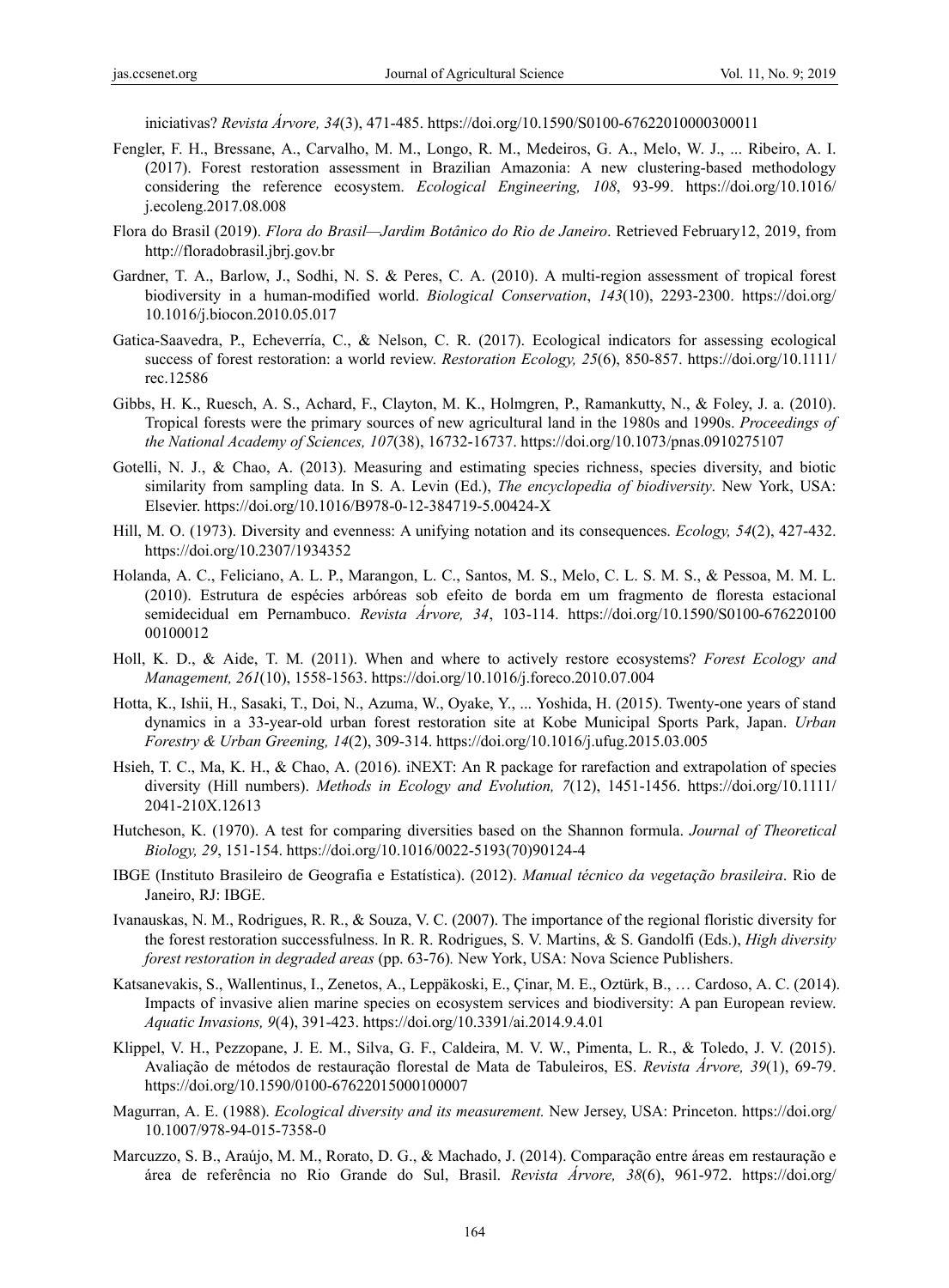10.1590/S0100-67622014000600001

- Martins, S. V. (2014). *Recuperação de matas ciliares: No contexto do novo código florestal*. Viçosa, MG: Aprenda Fácil.
- Morimoto, Y., Njoroge, J. B., Nakamura, A., Sasaki, T., & Chihara, Y. (2006). Role of the EXPO'70 forest project in forest restoration in urban areas. *Landsc. Ecol. Eng., 2*(2), 119-127. https://doi.org/10.1007/ s11355-006-0007-7
- Oksanen, J., Blanchet, F. G., Friendly, M., Kindt, R., Legendre, P., Mcglinn, D., … Wagner, H. (2017). *Vegan: Community Ecology Package*. R Package, Version 2.4-4. Retrieved from https://CRAN.Rproject.org/ package=vegan
- Oldfield, E. E., Warren, R. J., Felson, A. J., & Bradford, M. A. (2013). Challenges and future directions in urban afforestation. *Journal of Appleid Ecology, 50*, 1169-1177. https://doi.org/10.1111/1365-2664.12124
- Oliveira, E. B., Marangon, L. C., Feliciano, A. L. P., Ferreira, R. L. C., & Rêgo, P. L. (2009). Estrutura fitossociológica de um fragmento de mata ciliar, Rio Capibaribe Mirim, Aliança, Pernambuco. *Revista Brasileira de Ciências Agrárias, 4*(2), 167-172. https://doi.org/10.5039/agraria.v4i2a8
- Pereira, S. R., Laura, V. A., & Souza, A. L. T. (2013). Establishment of Fabaceae tree species in a tropical pasture: influence of seed size and weeding methods. *Restoration Ecology, 21*(1), 67-74. https://doi.org/10.1111/ j.1526-100X.2011.00858.x
- Pimentel, D. J. O., Feliciano, A. L. P., Marangon, L. C., Silva, M. I. O., Santos, J. N. B., & Pinto, A. V. F. (2018). The Effect of Different Levels of Inclusion for Forest Restoration Assessment. *Journal of Experimental Agriculture International, 23*(5), 1-10. https://doi.org/10.9734/JEAI/2018/42016
- Podadera, D. S., & Engel, V. L. (2013). Eliminação de espécie exótica em plantio de Reserva Legal. In G. Durigan, & V. S. R. Ramos (Eds.), *Manejo adaptativo: Primeiras experiências na restauração de ecossistemas* (pp. 39-41). São Paulo, SP: Páginas & Letras Editora.
- Powell, K. I., Chase, J. M., & Knight, T. M. (2011). A synthesis of plant invasion effects on biodiversity across spatial scales. *Am. J. Bot., 98*(3), 539-548. https://doi.org/10.3732/ajb.1000402
- R Development Core Team (2017). *A language and environment for statistical computing*. Vienna, Austria: R Foundation for Statistical Computing. Retrieved from https://www.R-project.org
- Rodrigues R. R., Lima, R. A. F., Gandolfi, S., & Nave, A. G. (2009). On the restoration of high diversity forests: 30 years of experience in the Brazilian Atlantic Forest. *Biological Conservation, 142*(6), 1242-1251. https://doi.org/10.1016/j.biocon.2008.12.008
- Ruiz-Jaen, M. C., & Aide, T. M. (2005). Restoration success: How is it being measured? *Restoration Ecology, 13*(3), 569-577. https://doi.org/10.1111/j.1526-100X.2005.00072.x
- Salomão, R. P., Santana, A. C., & Brienza Júnior, S. (2013). Seleção de espécies da floresta ombrófila densa e indicação da densidade de plantio na restauração florestal de áreas degradadas na Amazônia. *Ciência Florestal, 23*(1), 139-151. https://doi.org/10.5902/198050988448
- Santos, J. N. B.; Medeiros, R. L. S., Santos, T. E. D., Barros, A. P., Oliveira, E. J. B. L., Fernande, F. A. S., ... Barbosa, A. S. (2018). Diversity and Structure of Adult and Regenerating Arbor Component in Forest 'Submontana', Paraíba-Brazil. *Journal of Experimental Agriculture International, 25*(5), 1-14. https://doi.org/10.9734/JEAI/2018/42854
- SER (Society for Ecological Restoration International Science & Policy Working Group). (2004). *The SER International Primer on Ecological Restoration*. www.ser.org & Tucson: Society for Ecological Restoration International. Retrieved from http://www.ser.org/docs/default-document-library/english.pdf
- Silva, K. A., Martins, S. V., Miranda Neto, A., Demolinari, R. A., & Lopes, A. T. (2016). Restauração Florestal de uma Mina de Bauxita: Avaliação do Desenvolvimento das Espécies Arbóreas Plantadas. *Floresta e Ambiente, 23*(3), 309-319. https://doi.org/10.1590/2179-8087.142515
- Suganuma, M. S., & Durigan, G. (2014). Indicators of restoration success in riparian tropical forests using multiple reference ecosystems. *Restoration Ecology, 23*(3), 238-251. https://doi.org/10.1111/rec.12168
- Trujillo-Miranda, A. L., Toledo-Aceves, T., López-Barrera, F., & Fernández-Gerez, P. (2018). Active versus passive restoration: Recovery of cloud forest structure, diversity and soil condition in abandoned pastures. *Ecological Engineering, 117*, 50-61. https://doi.org/10.1016/j.ecoleng.2018.03.011